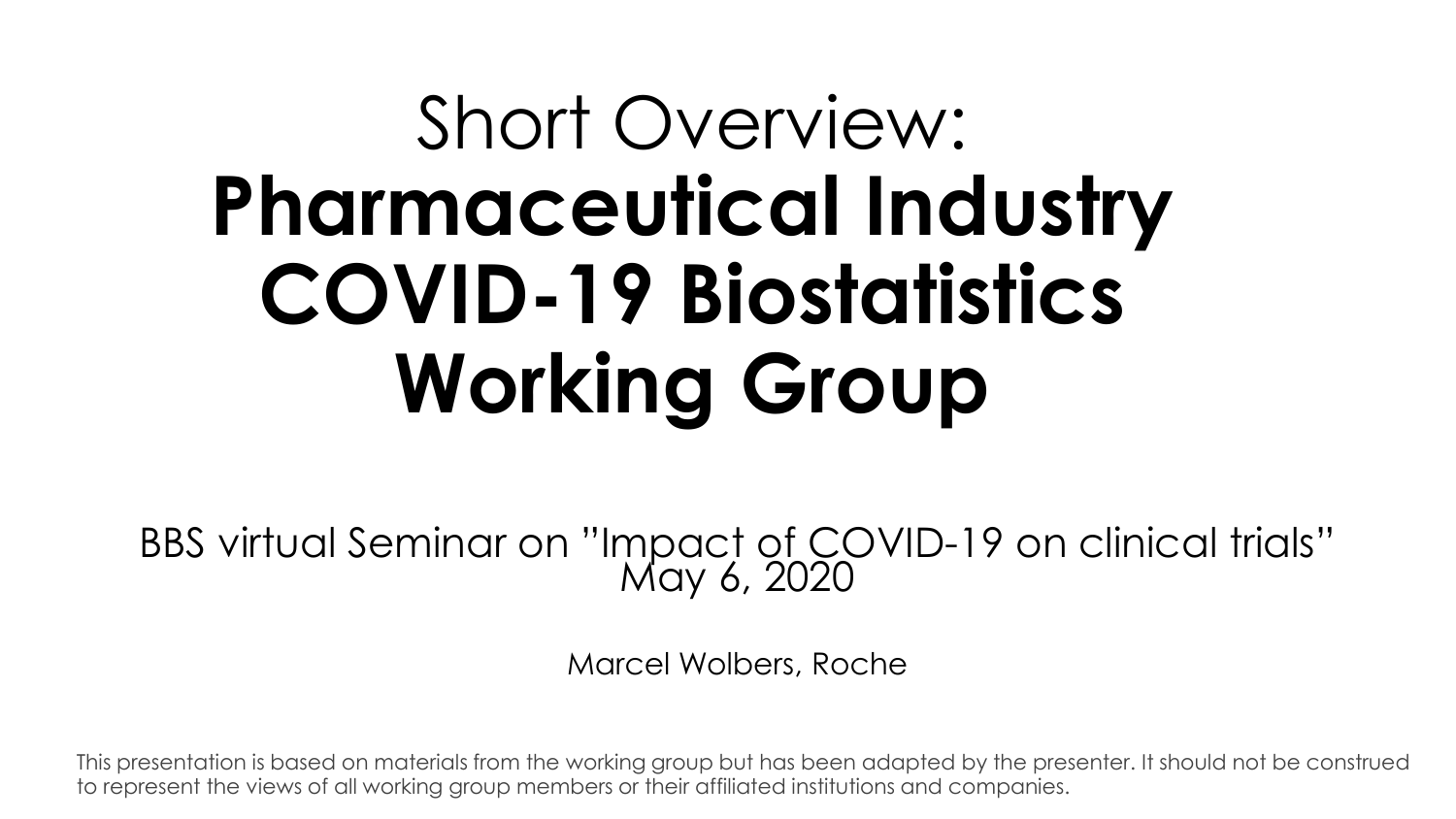# Working group members

| <b>Institution</b>       | <b>Member</b>          |
|--------------------------|------------------------|
| abbvie                   | <b>Jyotirmoy Dey</b>   |
|                          | <b>Stefan Englert</b>  |
| <b>AMGEN</b>             | Thomas Liu             |
| AstraZeneca              | David Wright           |
| BAYER<br>BAYER           | Olga Marchenko         |
|                          | <b>Bohdana Ratitch</b> |
| Ull Bristol Myers Squibb | Daniel Li              |
|                          | Ming Zhou              |
| Lilly                    | Wei Shen               |
| <b>EXAMPLE</b>           | <b>Gerald Crans</b>    |

| <b>Institution</b>                                       | <b>Member</b>             |  |
|----------------------------------------------------------|---------------------------|--|
| gsk<br>GlaxoSmithKline                                   | <b>Christine Fletcher</b> |  |
| Janssen                                                  | Norm Bohidar              |  |
| $L_{\text{mdl}eeb}$                                      | Ingrid Sofie Harbo        |  |
| <b>MERCK</b>                                             | Yue Shentu                |  |
| Prizer                                                   | R. Daniel Meyer           |  |
| <b>Roche</b><br>Genentech<br>A Member of the Roche Group | Xin Ii                    |  |
|                                                          | <b>Marcel Wolbers</b>     |  |
| <b>SANOFI</b>                                            | Peng-Liang Zhao           |  |
|                                                          | Hui Quan                  |  |
| Takeda                                                   | Michael Hale              |  |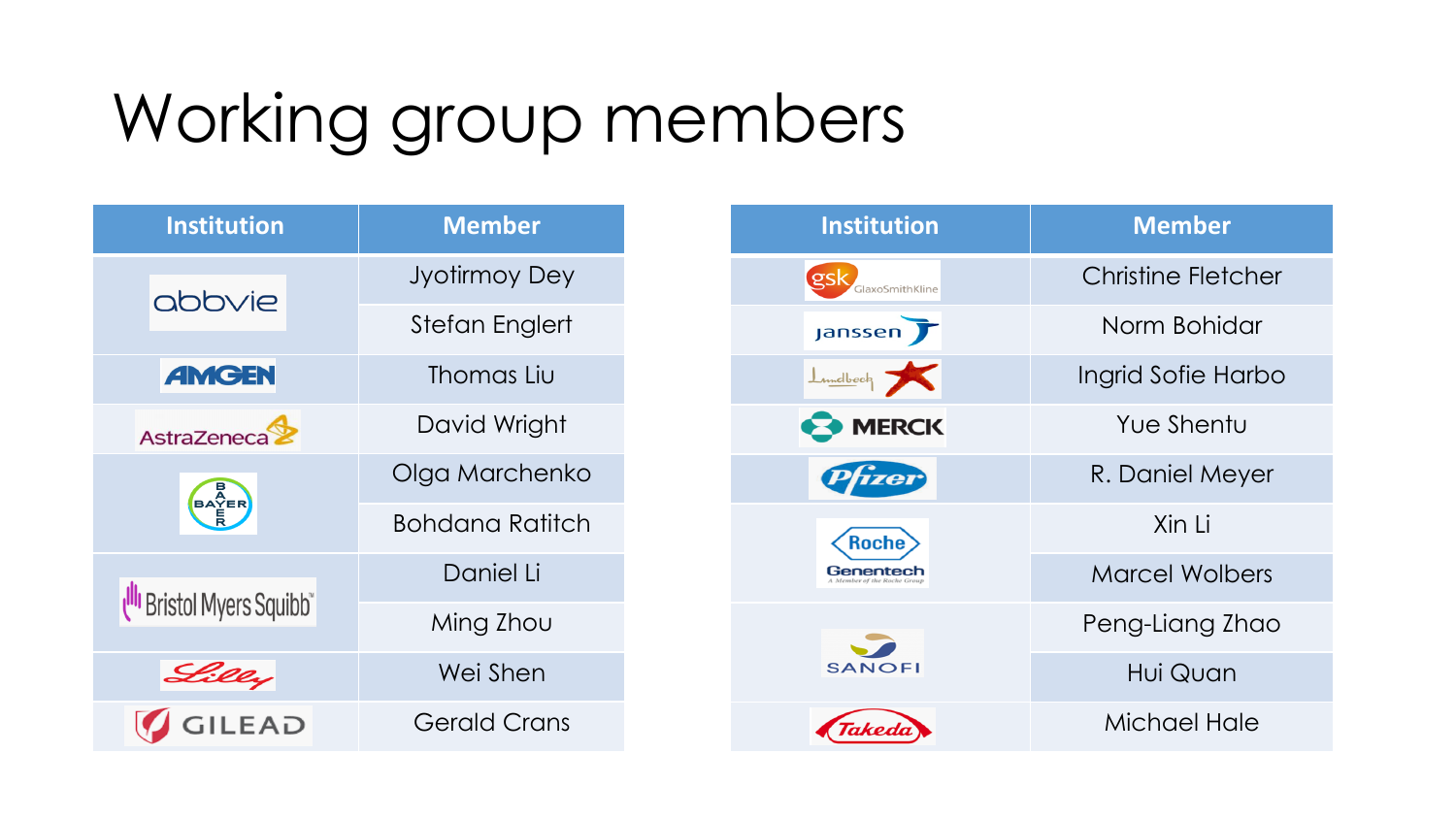# Working group output

- **Manuscript**: "Statistical issues and recommendations for clinical trials conducted during the COVID-19 pandemic"
	- Submitted to **SBR special edition on COVID-19** (with discussion)
	- Core sections:
		- Pandemic-related factors, impacts, and risk assessment
		- Implications and mitigations for estimands, missing data, and analysis
		- Study-level issues and mitigations
- **Slide deck**: "Study and data integrity considerations for clinical trials impacted by COVID-19"
	- Presented as **DIA webinar** on **May 13, 5:00-6:15PM CET**
	- [Free registration: http://engage.diaglobal.org/20220P5-COVID-19-](http://engage.diaglobal.org/20220P5-COVID-19-Webinar.html) Webinar.html
	- A small teaser of the material is presented on the next slides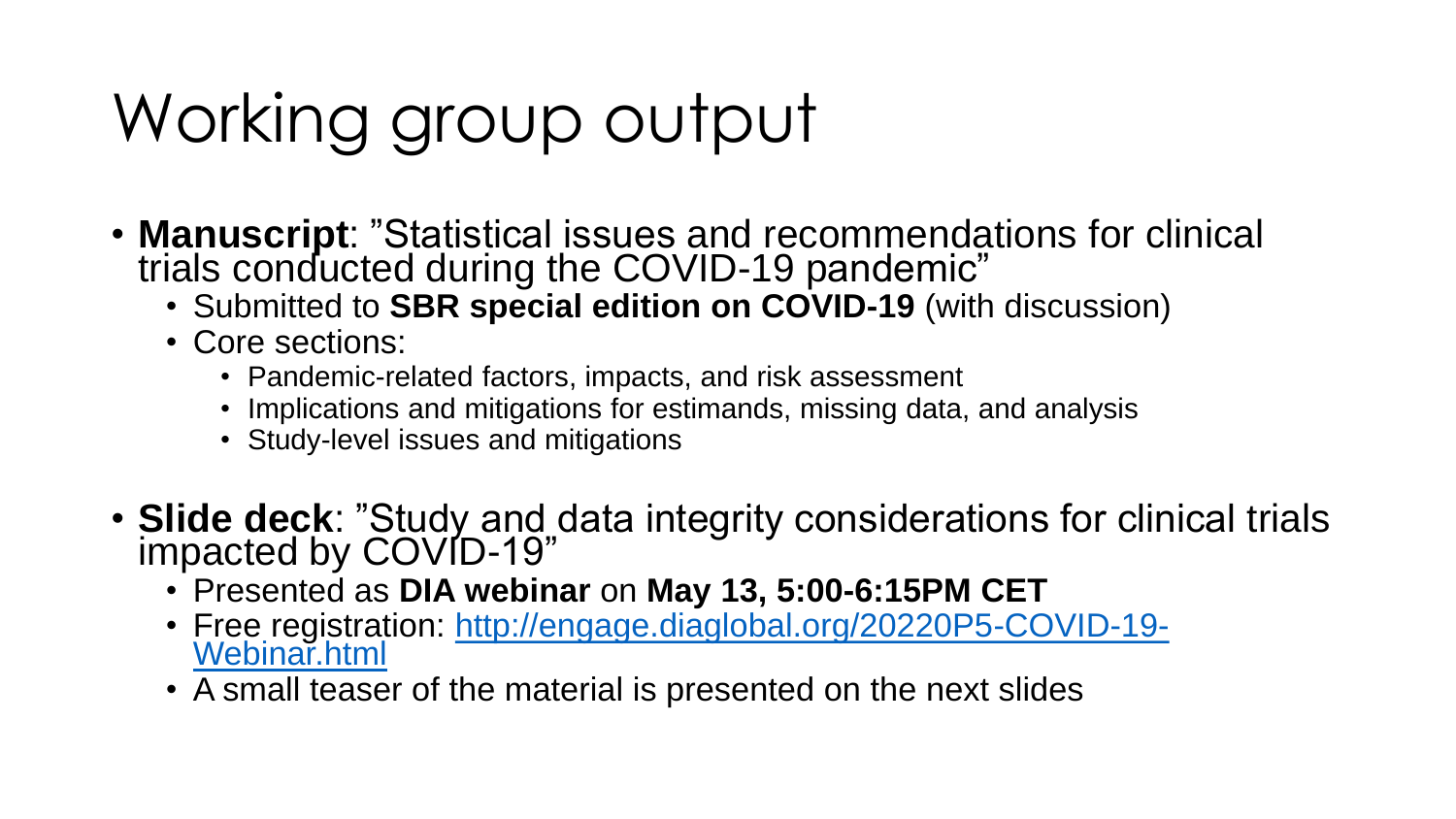## Key steps to assess, define and understand the impact of COVID-19 on study and data integrity

#### **ASSESS IMPACT**

- Impact on data quality
- Impact on recruitment and retention
- Impact on treatment effects and study power
- Blinded/Unblinded Review

#### **MITIGATION & CONTINGENCY MEASURES**

- Different ways of collecting data
- Analysis methods, missing data, sensitivity analyses
- Documentation in Protocol, SAP and CSR
- Consult with regulatory agencies

#### **DEFINE RISK**

- Lack of interpretability
- Confounding or inconclusive results
- Loss of power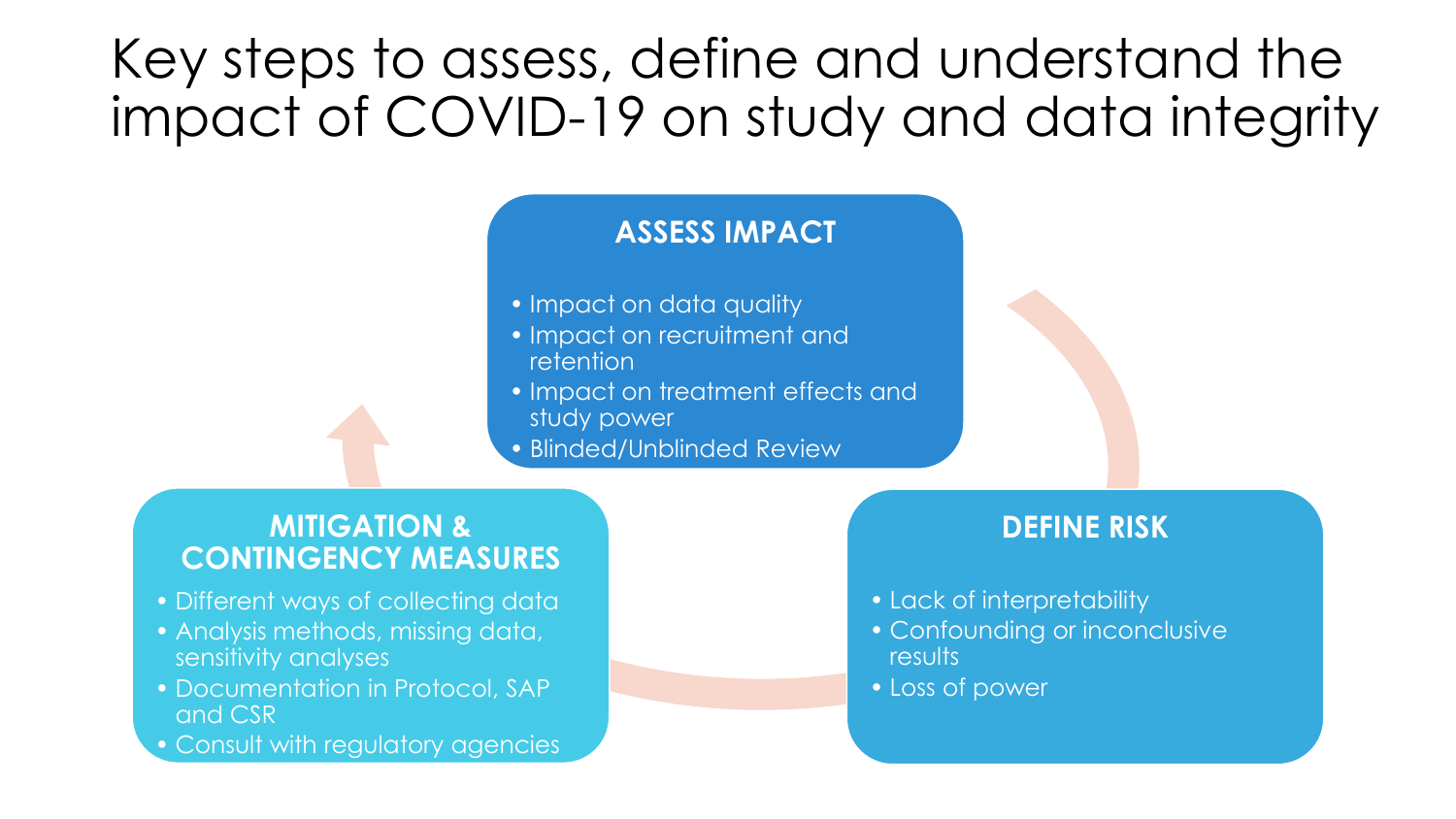## Blinded/unblinded aggregate impact & risk assessment

### • **Blinded review by sponsor**

- Extent and pattern of intercurrent events and missing data
- Enrollment change and shift in population
- Reassessment of protocol assumptions
- Probability of success for achieving pre-specified goals

### • **Role of IDMC**

- Carefully consider the need and feasibility of IDMC to lead/participate in the risk assessment
- Amend the IDMC charter to document communication plan for outcomes of the unblinded risk assessment
- **Exercise caution** in unblinded assessment to avoid biases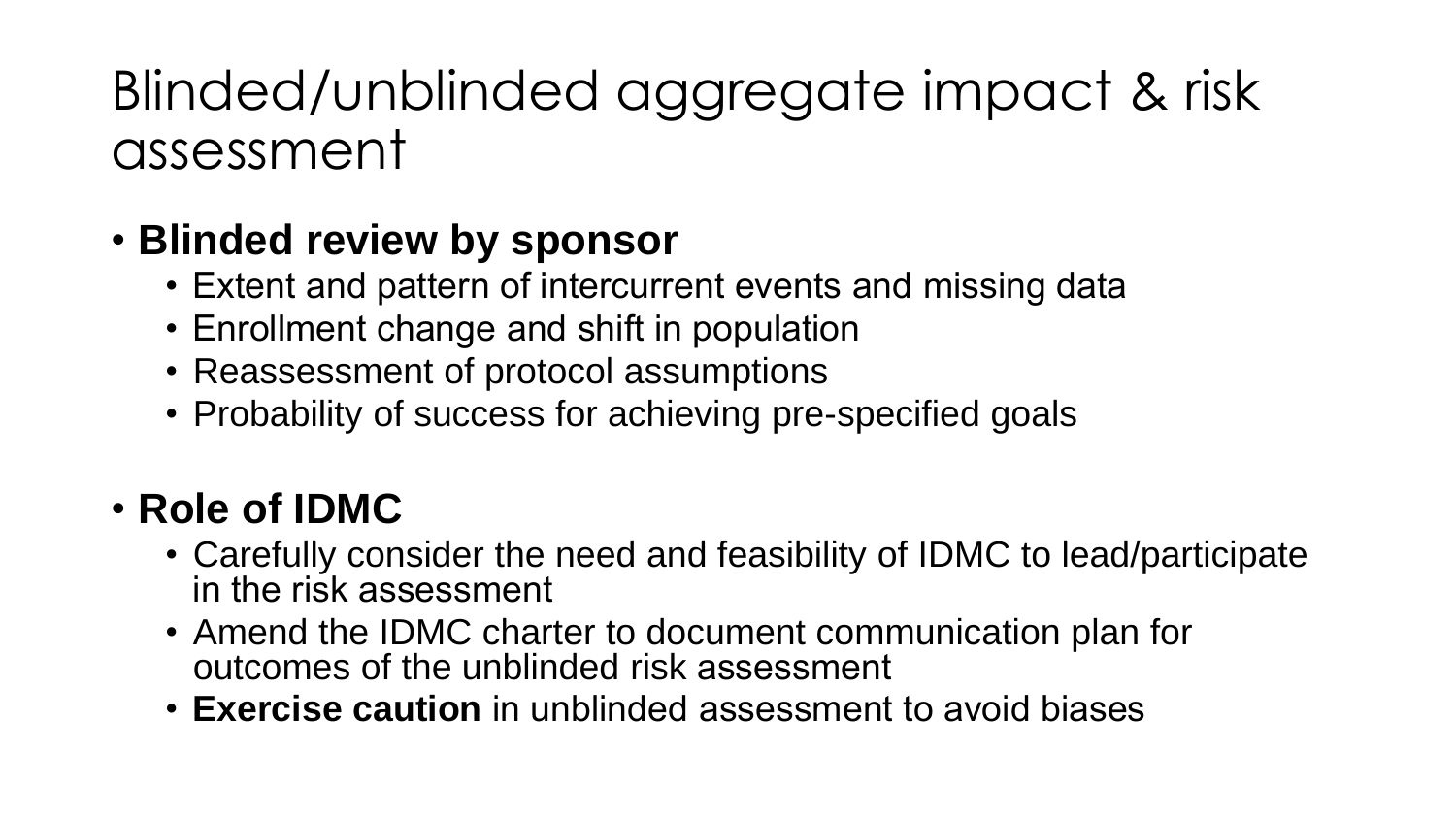## Does the COVID-19 pandemic change my trial?

- Answer depends on **impact&risk assessment** and **mitigation measures**
- **Research question** frequently unchanged
	- How would Drug A compare to Drug B **in the absence** of the acute, systematic disruptions to the healthcare systems due to the **COVID-19 pandemic**?
- **Estimand**: assess impact on all 5 attributes, in particular ICE
	- Different strategies may be appropriate for pandemic & non-pandemic ICE

### • **Missing data & analysis**:

- Missing data in many situations MCAR or MAR
- Previously planned primary and sensitivity analyses need to be reviewed